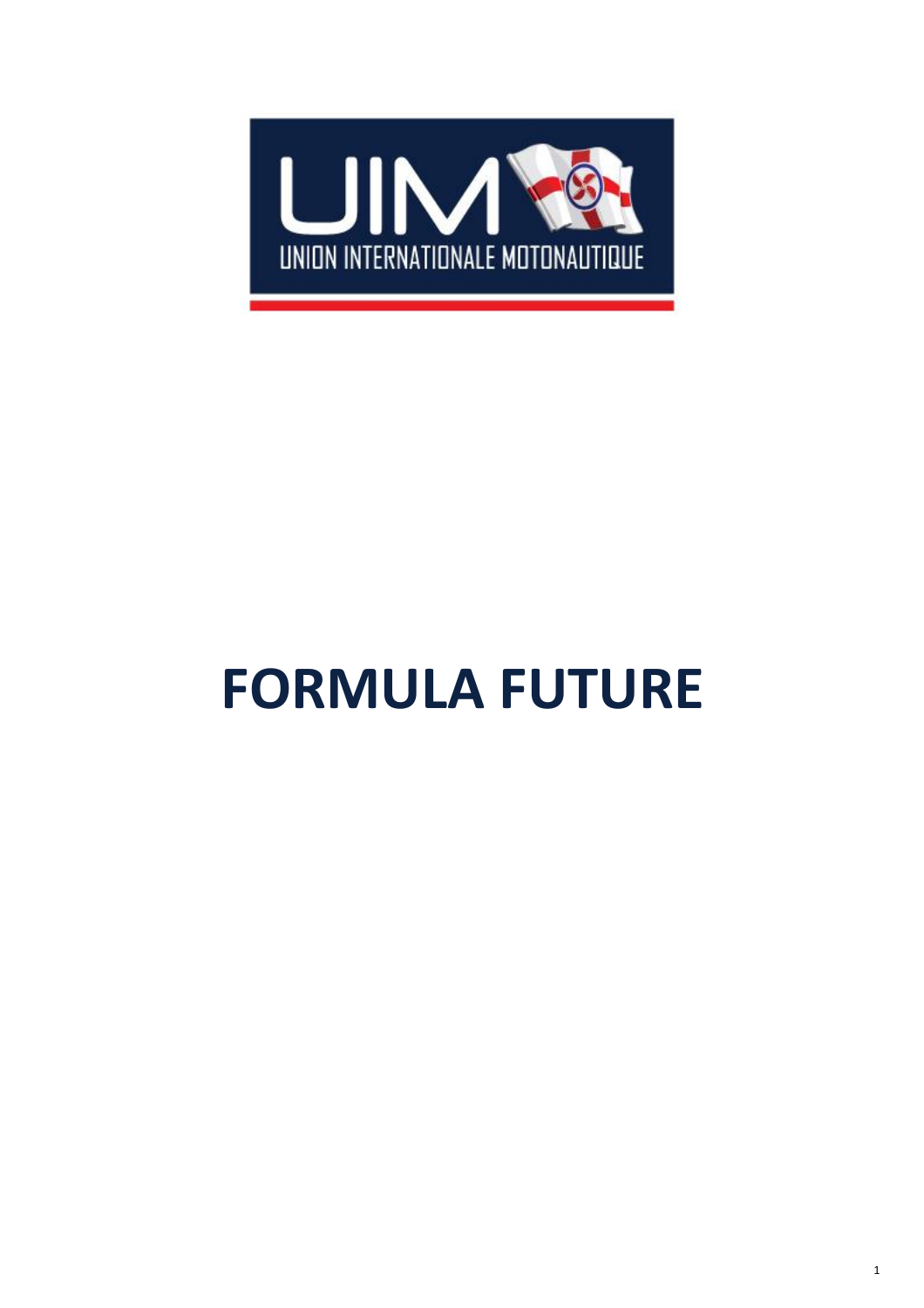

## **94th UIM General Assembly**

# **Council vote – Thursday 21st October 2021**

## **Rules proposals for Circuit-Formula Future discipline - Table of Content**

| Proposal<br>$n^{\circ}$ | <b>Circuit</b><br>Rule n° | <b>Subject</b>       | <b>Entered by</b>           | <b>Commission</b><br><b>Advice</b> | <b>TEXT MODIFICATION by the</b><br>relevant Commission & Committee |
|-------------------------|---------------------------|----------------------|-----------------------------|------------------------------------|--------------------------------------------------------------------|
| $\mathbf{1}$            | 960.3.5 &<br>3.6          | Protests and Jury    | Formula Future<br>Committee | <b>UIM Legal</b><br>Consultant     |                                                                    |
| $\overline{2}$          | <b>960 New</b><br>4.6     | Super Jet Slalom Cup | Formula Future<br>Committee |                                    |                                                                    |
|                         |                           |                      |                             |                                    |                                                                    |
|                         |                           |                      |                             |                                    |                                                                    |
|                         |                           |                      |                             |                                    |                                                                    |
|                         |                           |                      |                             |                                    |                                                                    |
|                         |                           |                      |                             |                                    |                                                                    |
|                         |                           |                      |                             |                                    |                                                                    |
|                         |                           |                      |                             |                                    |                                                                    |
|                         |                           |                      |                             |                                    |                                                                    |
|                         |                           |                      |                             |                                    |                                                                    |
|                         |                           |                      |                             |                                    |                                                                    |
|                         |                           |                      |                             |                                    |                                                                    |
|                         |                           |                      |                             |                                    |                                                                    |
|                         |                           |                      |                             |                                    |                                                                    |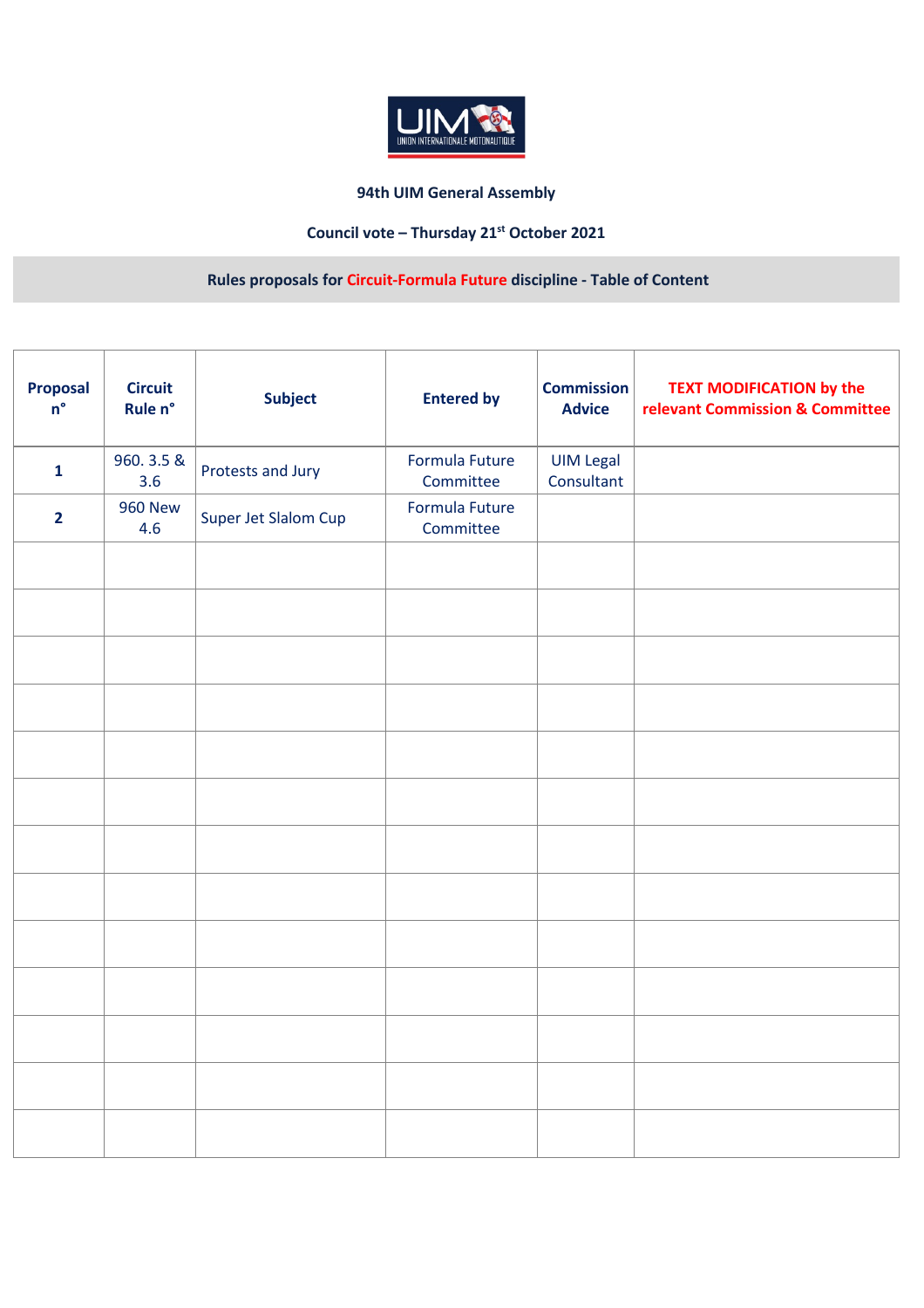| INTERNATIONALE MOTONAUTIQUE<br>Proposal n° |                   | <b>COMMISSION</b>         | <b>FORMULA FUTURE</b><br><b>COMMITTEE</b> |
|--------------------------------------------|-------------------|---------------------------|-------------------------------------------|
| <b>Discipline</b>                          | Circuit           | <b>Author of the Rule</b> | Name/Surname:                             |
| Rule article n°                            | $960 - 3.5 & 3.6$ | change proposal           | <b>Petr Pylaev</b>                        |
| Article subject                            | Protests & Jury   |                           | <b>Contact email:</b>                     |
|                                            |                   |                           | petr@pylaev.ru                            |
| 2021 Rulebook page                         | 275               |                           |                                           |

## Current text

#### **3.5 - Protests**

Protests may by submitted only by the team manager.

The Jury meeting will take place directly after the race office receives the protest form with all mandatory documents, or at the first possible time (after finishing the running stage).

Protests concerning any part of the boat, engine or equipment, provided by the organizer, must be submitted not more than 1(one) hour after the finish of the official free practice.

All other protest conditions are in accordance with UIM rule 403.

#### **3.6 - Jury**

Jury is set up of from delegates officially nominated by the teams (NA, sports club etc.) - one delegate for each team (with a minimum of 3 persons).

All duties, responsibilities and conditions for the jury are as described in UIM rule 402.

#### Proposed text

#### **3.5 - Protests**

Protests may by submitted only by the team manager.

The Jury meeting will take place *Protests have to be solved* directly after the race office receives the protest form with all mandatory documents, or at the first possible time (after finishing the running stage).

#### *Protests have to be solved by the Protest Judge, appointed by FF Committee. The Protest Judge is to be mentioned in Advance Program of the event.*

Protests concerning any part of the boat, engine or equipment, provided by the organizer, must be submitted not more than 1(one) hour after the finish of the official free practice. All other protest conditions are in accordance with UIM rule 403.

#### **3.6 - Jury**

Jury is set up of from delegates officially nominated by the teams (NA, sports club etc.) - one delegate for each team (with a minimum of 3 persons).

All duties, responsibilities and conditions for the jury are as described in UIM rule 402.

Justification

To eliminate the influence of personal reasons during voting in the Jury, whose influence can be more in children race.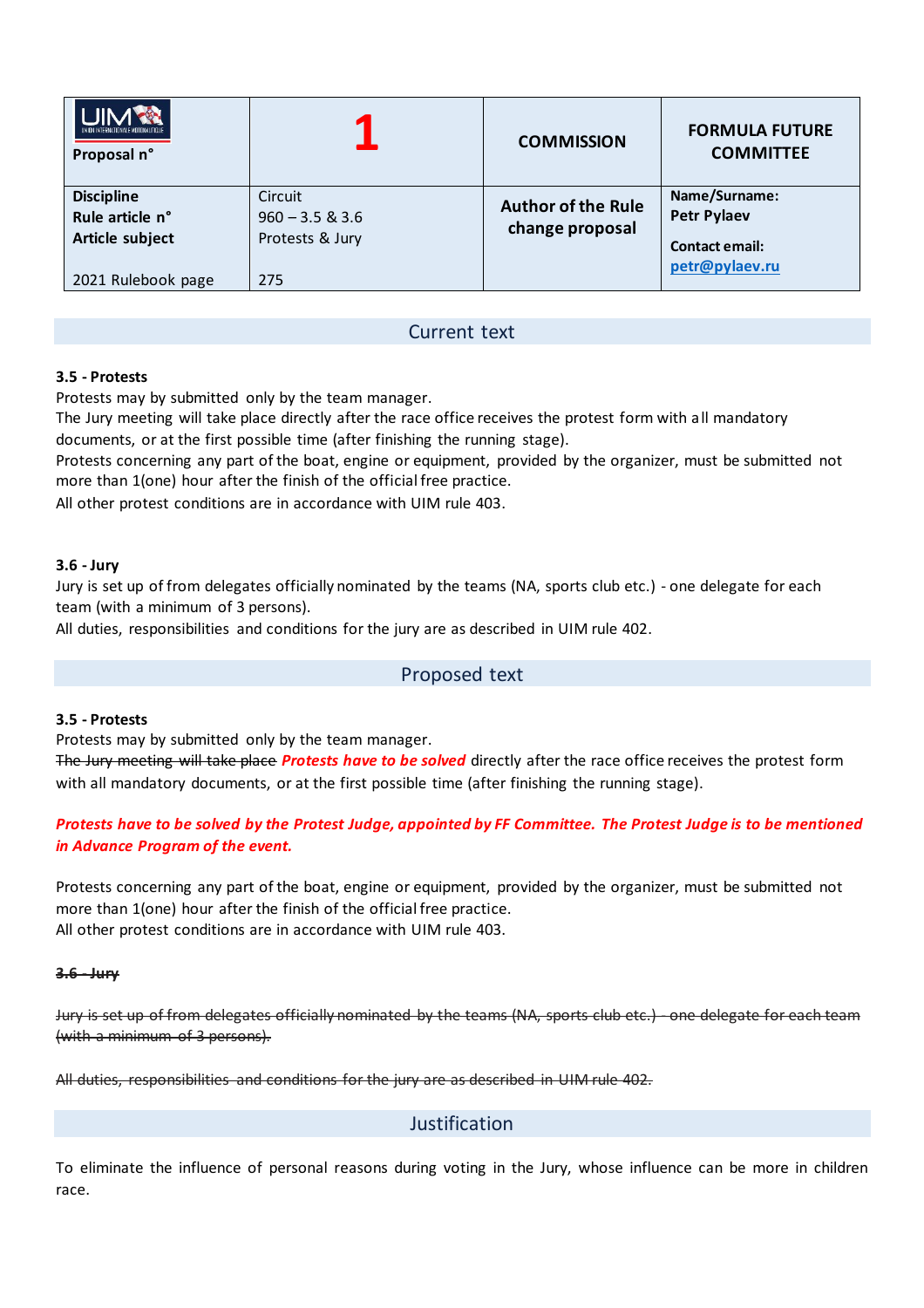# UIM Legal Consultant

**Rule change to be voted by UIM Council on 21st October 2021 Implementation date: 1st January 2022**